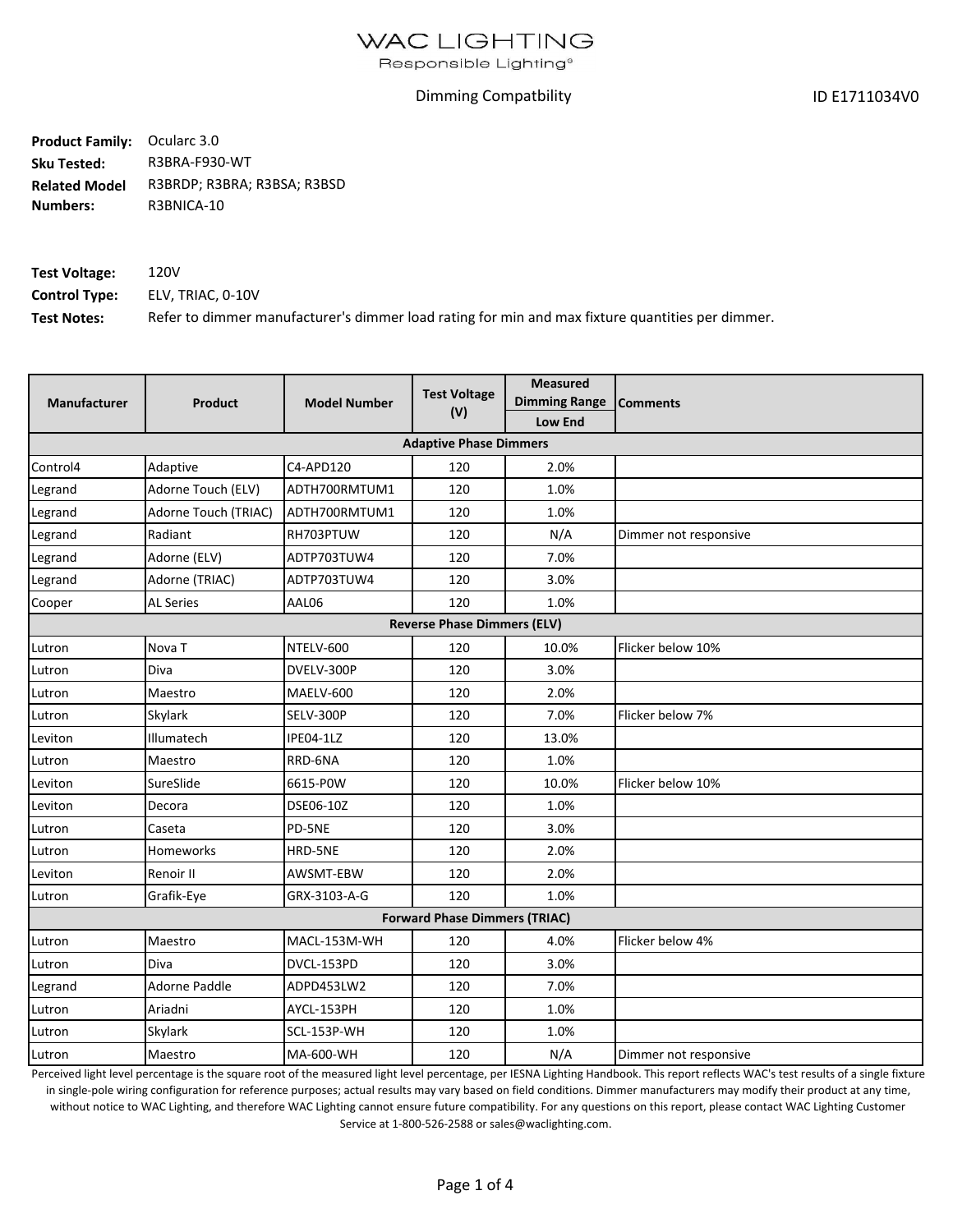# WAC LIGHTING

Responsible Lighting®

| Forward Phase Dimmers (TRIAC) Cont. |                   |              |     |       |                                          |  |
|-------------------------------------|-------------------|--------------|-----|-------|------------------------------------------|--|
| Leviton                             | SureSlide         | 6674-POW     | 120 | 3.0%  |                                          |  |
| Lutron                              | Caseta            | PD-6WCL      | 120 | 6.0%  | Flicker below 6%                         |  |
| Legrand                             | Harmony           | HCL453PW     | 120 | 8.0%  | Flicker below 8%                         |  |
| Legrand                             | Radiant           | RHCL453PW    | 120 | 10.0% | Flicker below 10%                        |  |
| 0-10V Dimmers                       |                   |              |     |       |                                          |  |
| Lutron                              | Nova <sub>T</sub> | <b>NTSTV</b> | 120 | 3.0%  |                                          |  |
| Leviton                             | Decora            | IP710-LFZ    | 120 | 3.0%  |                                          |  |
| Control4                            | Adaptive          | C4-TV120277  | 120 | 3.0%  |                                          |  |
| Lutron                              | Diva              | <b>DVSTV</b> | 120 | 12.0% | There is still output when dimmer is off |  |
| Leviton                             | Renoir            | AWSMT-7DW    | 120 | 3.0%  |                                          |  |
| Legrand                             | Radiant           | RH4FBL3PW    | 120 | 0.3%  |                                          |  |

Perceived light level percentage is the square root of the measured light level percentage, per IESNA Lighting Handbook. This report reflects WAC's test results of a single fixture in single-pole wiring configuration for reference purposes; actual results may vary based on field conditions. Dimmer manufacturers may modify their product at any time, without notice to WAC Lighting, and therefore WAC Lighting cannot ensure future compatibility. For any questions on this report, please contact WAC Lighting Customer Service at 1-800-526-2588 or sales@waclighting.com.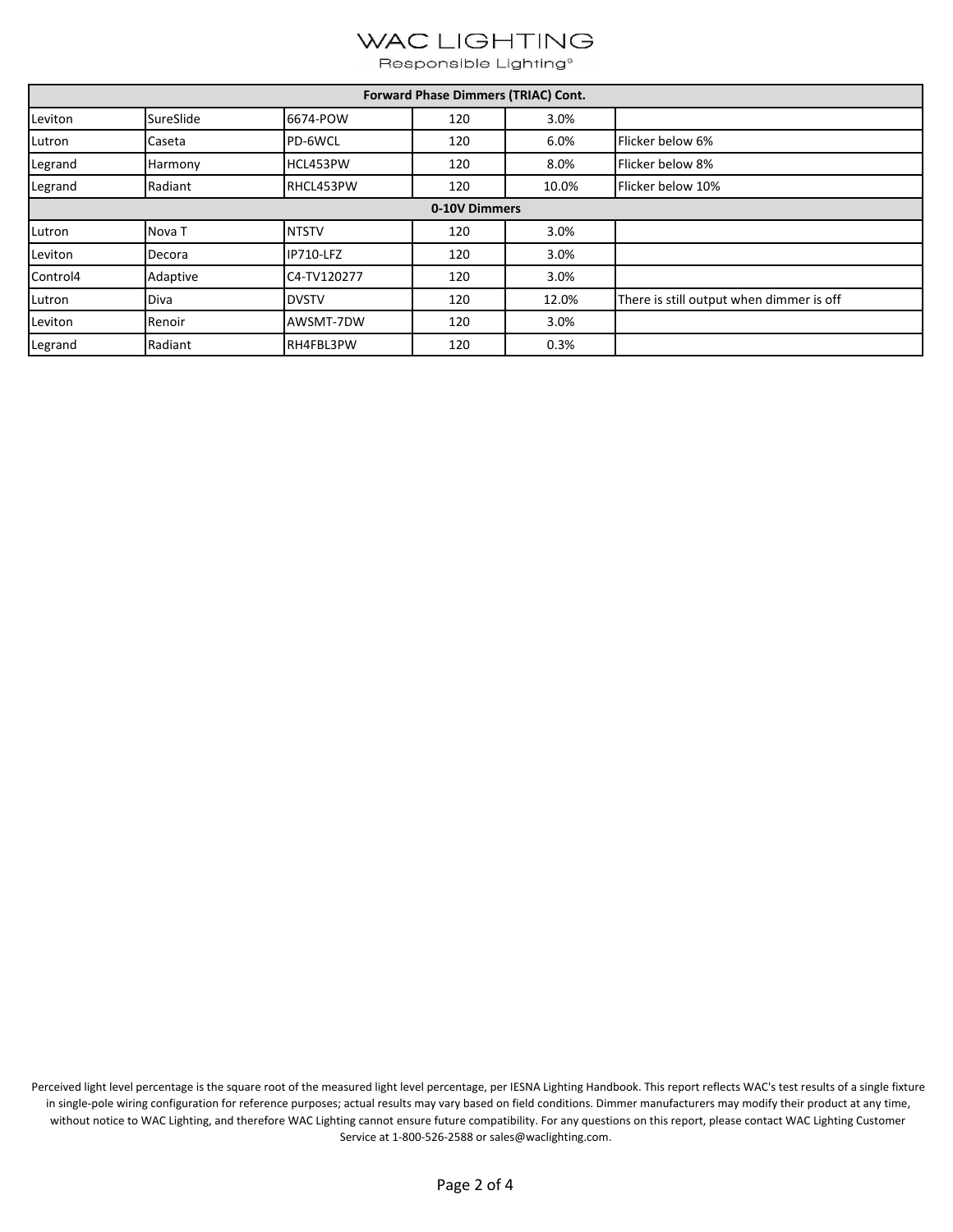Responsible Lighting<sup>®</sup>

#### Dimming Compatibility

ID E1710534V0

**Product Family:** Oculux 3.5"

**Sku Tested:** R3BRD‐F930‐WT **Related Model Numbers:** R3BRDP; R3BRA; R3BSA; R3BSD R3BNICA‐10U

**Test Voltage: Control Type: Test Notes:** ELV, TRIAC, 0‐10V Refer to dimmer manufacturer's dimmer load rating for min and max fixture quantities per dimmer. 120‐277VAC

| Manufacturer                         | <b>Product</b>       | <b>Model Number</b> | <b>Test Voltage</b><br>(V)         | <b>Measured</b><br><b>Dimming Range</b><br><b>Low End</b> | <b>Comments</b>                |  |  |
|--------------------------------------|----------------------|---------------------|------------------------------------|-----------------------------------------------------------|--------------------------------|--|--|
| <b>Adaptive Phase Dimmers</b>        |                      |                     |                                    |                                                           |                                |  |  |
| Control4                             | Adaptive             | C4-APD120           | 120                                | 0.8%                                                      |                                |  |  |
| Legrand                              | Adorne Touch (ELV)   | ADTH700RMTUM1       | 120                                | 26.0%                                                     | Flicker below 26%              |  |  |
| Legrand                              | Adorne Touch (TRIAC) | ADTH700RMTUM1       | 120                                | 3.0%                                                      |                                |  |  |
| Legrand                              | Radiant              | RH703PTUW           | 120                                | 21.0%                                                     |                                |  |  |
| Legrand                              | Adorne (ELV)         | ADTP703TUW4         | 120                                | 17.0%                                                     |                                |  |  |
| Legrand                              | Adorne (TRIAC)       | ADTP703TUW4         | 120                                | 14.0%                                                     |                                |  |  |
| Cooper                               | <b>AL Series</b>     | AAL06               | 120                                | 38.0%                                                     | Flicker below 38%              |  |  |
| Control4                             | Adaptive             | C4-APD277           | 277                                | 5.0%                                                      |                                |  |  |
|                                      |                      |                     | <b>Reverse Phase Dimmers (ELV)</b> |                                                           |                                |  |  |
| Lutron                               | Nova <sub>T</sub>    | NTELV-600           | 120                                | 11.0%                                                     |                                |  |  |
| Lutron                               | Diva                 | DVELV-300P          | 120                                | 6.0%                                                      |                                |  |  |
| Lutron                               | Maestro              | MAELV-600           | 120                                | 1.0%                                                      |                                |  |  |
| Lutron                               | <b>Skylark</b>       | SELV-300P           | 120                                | 7.0%                                                      |                                |  |  |
| Leviton                              | Illumatech           | IPE04-1LZ           | 120                                | 28.0%                                                     |                                |  |  |
| Lutron                               | Maestro              | RRD-6NA             | 120                                | 1.0%                                                      |                                |  |  |
| Leviton                              | SureSlide            | 6615-P0W            | 120                                | 19.0%                                                     |                                |  |  |
| Leviton                              | Decora               | DSE06-10Z           | 120                                | 9.0%                                                      | Flicker below 9%               |  |  |
| Lutron                               | Caseta               | PD-5NE              | 120                                | 13.0%                                                     | Flicker below 13%              |  |  |
| Lutron                               | Homeworks            | HRD-5NE             | 120                                | N/A                                                       | Flashing at high dimming level |  |  |
| Leviton                              | Renoir II            | AWSMT-EBW           | 120                                | 1.0%                                                      |                                |  |  |
| Lutron                               | Grafik-Eye           | GRX-3103-A-G        | 120                                | 0.7%                                                      |                                |  |  |
| Leviton                              | Renoir II            | AWSMT-EBW           | 277                                | 1.0%                                                      |                                |  |  |
| Lutron                               | Grafik-Eye           | GRX-3103-A-G        | 277                                | 0.7%                                                      |                                |  |  |
| <b>Forward Phase Dimmers (TRIAC)</b> |                      |                     |                                    |                                                           |                                |  |  |
| Lutron                               | Maestro              | MACL-153M-WH        | 120                                | 8.0%                                                      |                                |  |  |
| Lutron                               | Diva                 | DVCL-153PD          | 120                                | 8.0%                                                      | Flicker below 8%               |  |  |
| Legrand                              | Adorne Paddle        | ADPD453LW2          | 120                                | 24.0%                                                     |                                |  |  |
| Lutron                               | Ariadni              | AYCL-153PH          | 120                                | 23.0%                                                     |                                |  |  |

Perceived light level percentage is the square root of the measured light level percentage, per IESNA Lighting Handbook. This report reflects WAC's test results of a single fixture in single-pole wiring configuration for reference purposes; actual results may vary based on field conditions. Dimmer manufacturers may modify their product at any time, without notice to WAC Lighting, and therefore WAC Lighting cannot ensure future compatibility. For any questions on this report, please contact WAC Lighting Customer Service at 1‐800‐526‐2588 or sales@waclighting.com.